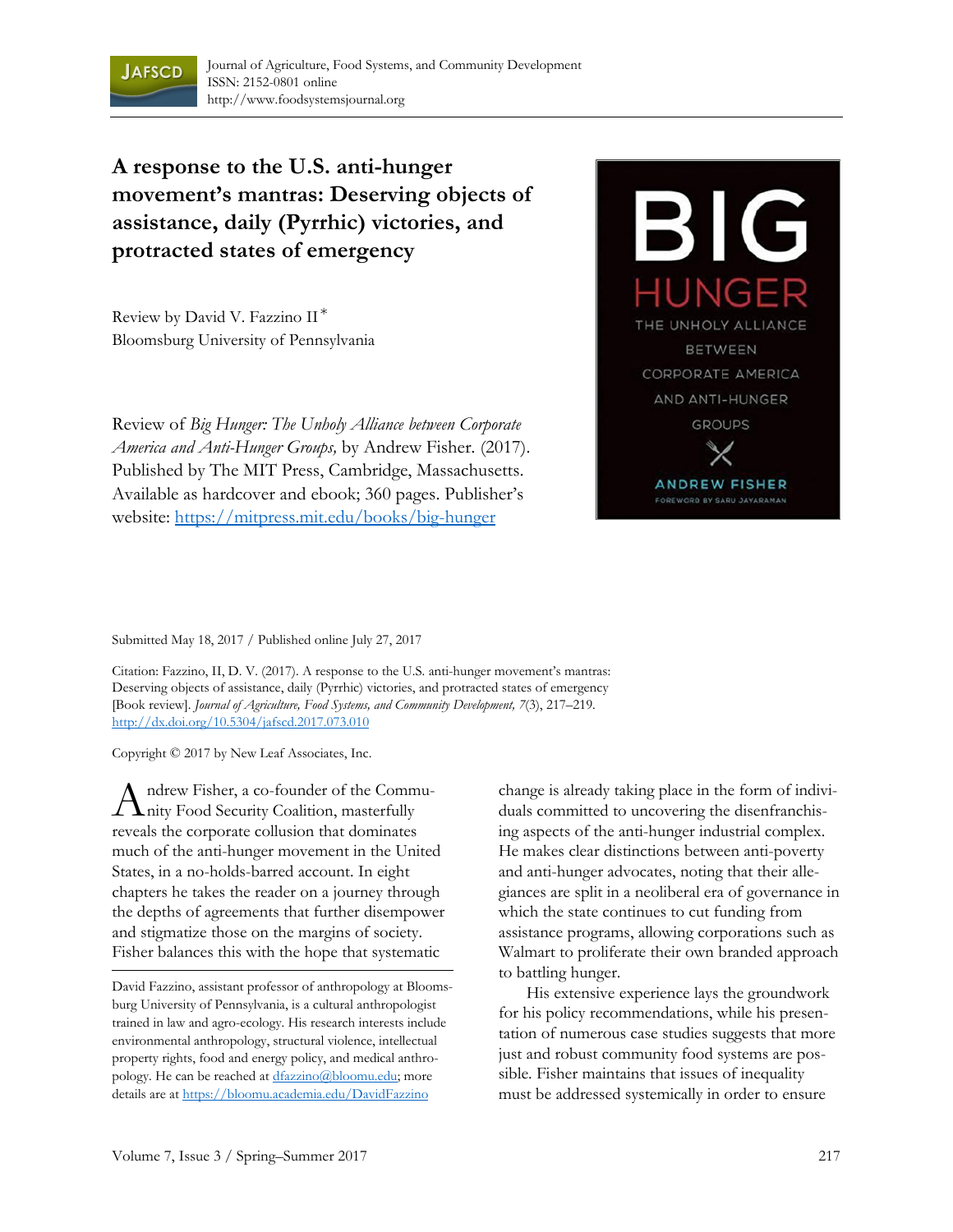that efforts to confront hunger do not do more harm than good by examining factors such as empty calorie consumption, low wages, and poor working conditions. Fisher blends his accounts of work in the field with news reports, policy analysis, personal communications, and survey data in order to explore competing visions for the direction of the anti-hunger movement. The business-as-usual model of "feeding the need" with corporate support (pp. 58–59) is contrasted with more innovative approaches that highlight the agency of those in need.

 Fisher begins his introduction, "Lost Opportunities and Collateral Damage," with an account of the impacts of neoliberal policies and globalization on his hometown, Youngstown, Ohio. Youngstown is squarely in what has been dubbed the "Rust Belt," indicating its aging industrial infrastructure and overall economic decline, but as Fisher notes, "…rust is not an emergency. Rust does not happen in one day, but over a long period of time" (p. 4). Youngstown has problems, but its problems are not new. They do not constitute an emergency situation necessitating stopgap mechanisms of assistance; rather they are entrenched and systemic, requiring a paradigm shift.

 The existing paradigm is thoroughly discussed in the first three chapters. Chapter 1, "Occupy Hunger," discusses the social construction of hunger and contrasts this with the concepts of food security and the right to food. Chapter 2, "The Charity Trap," considers collateral damage of the emergency food system. Fisher highlights the differences between social movements and the nonprofit sector, noting that increasing professionalization, narrow mission focus, and the need to build coalitions both across the food industry and outside it diminish the ability of large anti-hunger groups to see the trees for the forest. It is with these alliances that daily Pyrrhic victories over hunger are realized.

 Chapter 3, "The Politics of Corporate Giving," describes the scope of, rationale for, and limitations imposed by corporate philanthropy in the realm of anti-hunger. Fisher unapologetically names corporations that have compiled a series of gaffs in their attempts to redeem and rebrand themselves for consumers. He points out corporations that adopt philanthropic efforts see sizable returns on their investments through greater consumer appeal and greater economic resilience. In general, they institute policies of giving which give back to themselves through taxpayer-subsidized tax breaks and increasing consumer confidence in their brand. While claiming to support the communities of their employees and consumers through their philanthropic efforts, Fisher points out that they may also simultaneously work to systematically suppress wages and union organizing.

Chapter 4, "SNAP's Identity Crisis,"<sup>1</sup> and chapter 5, "Economic Democracy through Federal Food Programs," address the contested nature of federal food policies (SNAP, USDA commodity purchases, and school meals) and their implications for the health, nutrition, and well-being of those who are deemed worthy of assistance. Chapter 6, "Who's at the Table Shapes What's on the Agenda," discusses the relative absence of those who are poor from decision-making processes, as "all too often, the anti-hunger movement seeks to advocate *for* the poor instead of *with* them" (p. 209).

 Although hunger is symptomatic of poverty, Fisher notes that many entities and individuals involved in the anti-hunger movement are unwilling or unable to address larger structural concerns. Their narrow focus leads them to a growthoriented model in which the goal is to get bigger in order to supply ever-larger quantities of food to more and more people. Success is measured through how much food is delivered, emphasizing quantity over quality. Work to scale up the infrastructure of food banks leads to viewing the buildings themselves as stakeholders in the process. This means that they must be fully utilized in order to justify the ask, the donations which made the structure possible in the first place. Similar to the privatized prison system that constantly seeks more and more offenders within a supply-demand framework to justify building more prisons (Parenti, 2000), the worthiness of the structure is defined through channeling ever more food out to the deserving poor. In both instances, those claiming

 $\overline{a}$ 

<sup>1</sup> SNAP (Supplemental Nutrition Assistance Program) is the federal food-purchasing assistance program for low- and noincome people.